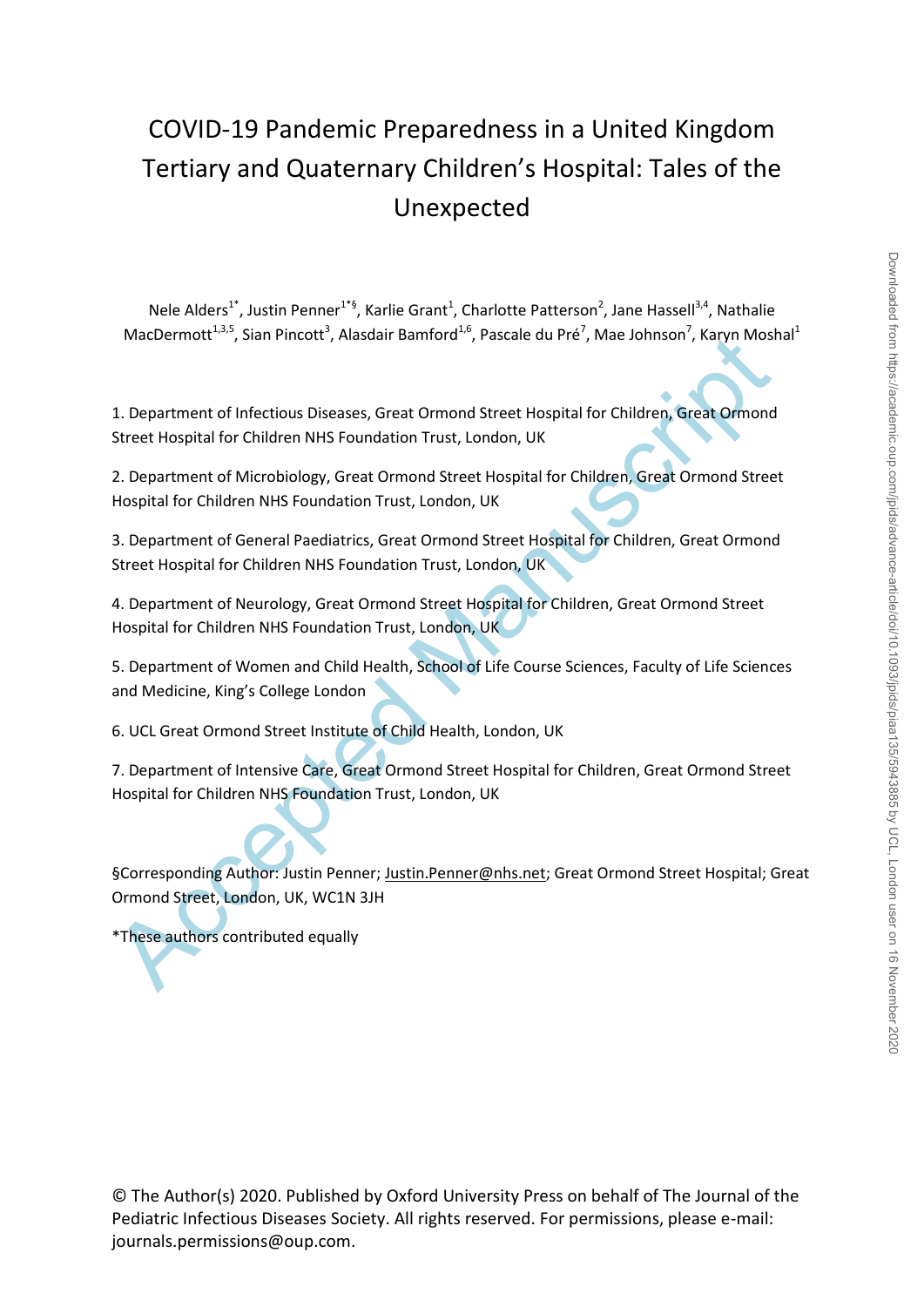Author Correspondences:

NA: [Nele.Alders@nhs.n](mailto:Nele.Alders@gosh.nhs.uk)et

JP[: Justin.Penner@nhs.net](mailto:Justin.Penner@nhs.net)

KG: [Karlie.Grant@gosh.nhs.uk](mailto:Karlie.Grant@gosh.nhs.uk)

CP: [Charlotte.Patterson@gosh.nhs.uk](mailto:Charlotte.Patterson@gosh.nhs.uk)

JH: Jane.Hassell@gosh.nhs.uk

NM: Nathalie.Macdermott@gosh.nhs.uk

SP: Sian.Pincott@gosh.nhs.uk

AB: a.bamford@ucl.ac.uk

PD: Pascale.DuPre@gosh.nhs.uk

MJ: Mae.Johnson@gosh.nhs.uk

KM: Karyn.Moshal@gosh.nhs.uk

Funding: No funding to declare

NM: Nathalie.Macdermott@gosh.nhs.uk<br>SP: <u>Sian.Pincott@gosh.nhs.uk</u><br>AB: <u>a.bamford@ucl.ac.uk</u><br>PD: <u>Pascale.DuPre@gosh.nhs.uk</u><br>KM: <u>Karyn.Moshal@gosh.nhs.uk</u><br>KM: <u>Karyn.Moshal@gosh.nhs.uk</u><br>Rinef Description: We describe a he Brief Description: We describe a heterogeneous group of 57 paediatric patients admitted to a tertiary and quaternary care children's hospital and the preparedness required to adapt to managing such a diverse population. Lessons learned at the beginning of the COVID-19 pandemic are described and how this knowledge can be translated into further preparation for an expected second wave of paediatric SARS-CoV-2 infections.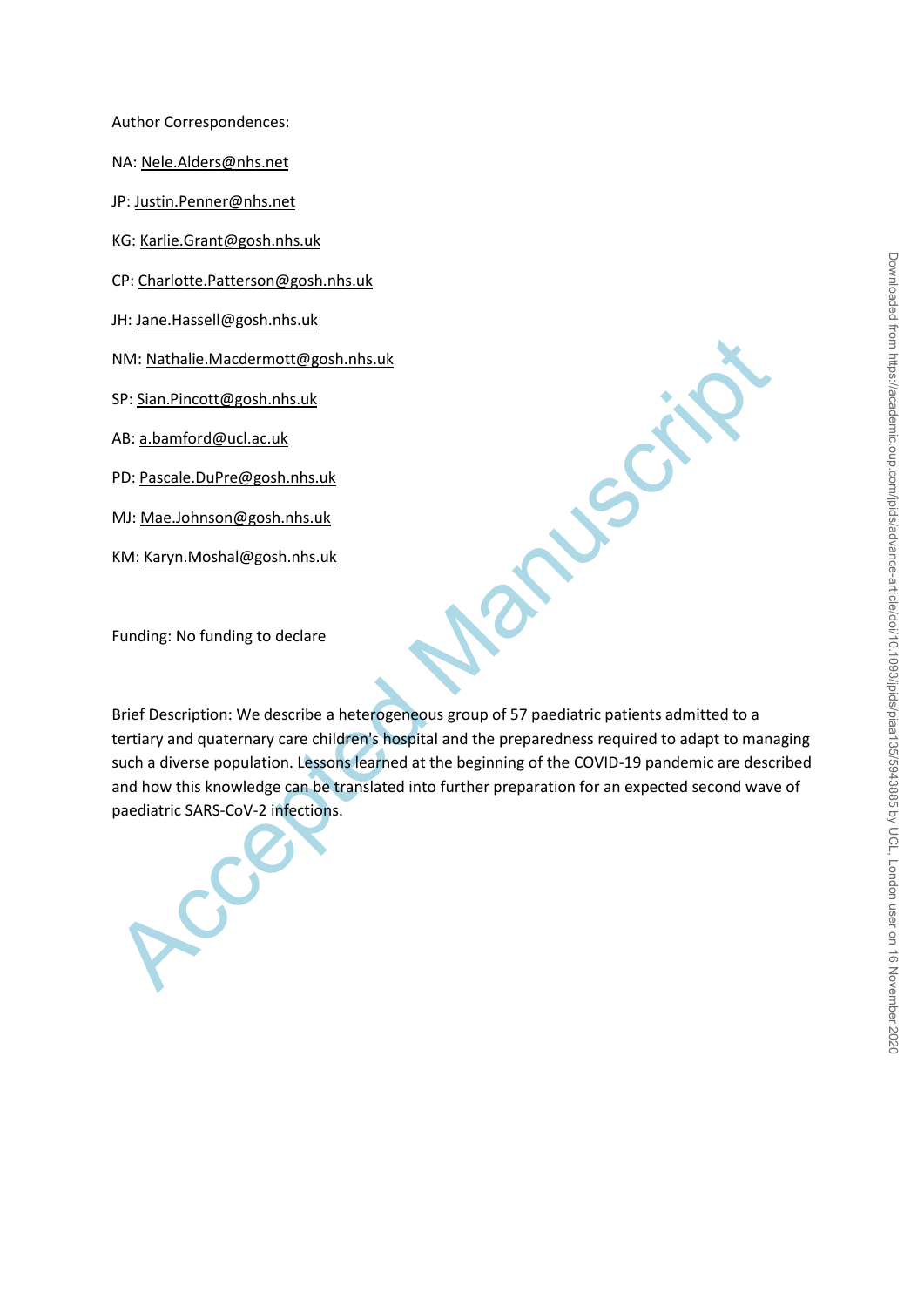# Abstract

We describe the adaptive coping strategies required in the management of a heterogeneous group of SARS-CoV-2 paediatric patients. The diverse range of presentations, presenting in distinct phenotypic waves, exemplified the importance of preparedness for the unknown. Lessons learned will be essential in planning for a likely second wave of SARS-CoV-2.

Key Words: Epidemiology, Virology, Health Services Research

Accepted Manuscript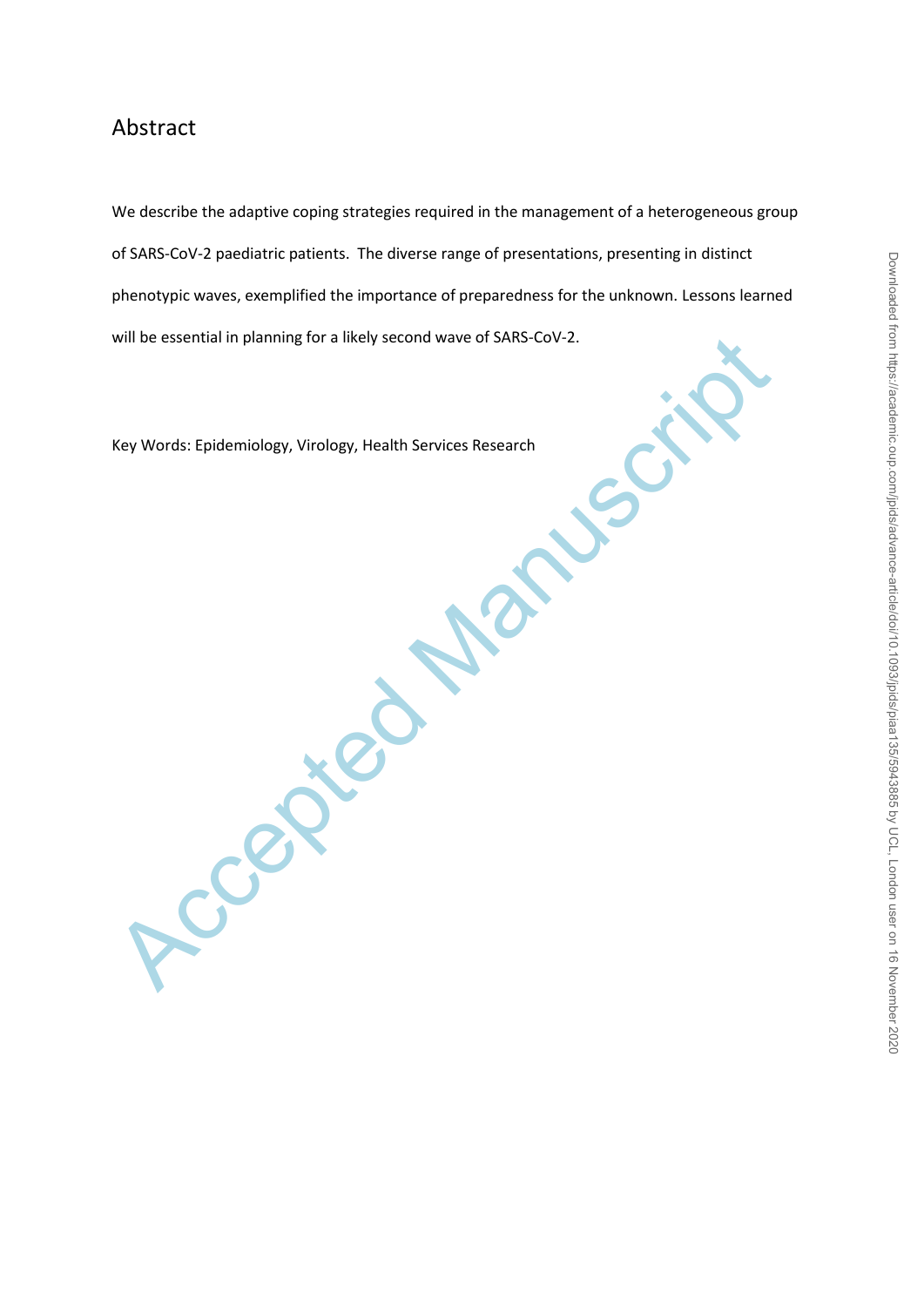### Introduction

Severe acute respiratory syndrome coronavirus-2 (SARS-CoV-2), a novel coronavirus causing severe respiratory symptoms (coronavirus disease 2019 [COVID-19]) was first identified in China. COVID-19 cases in the United Kingdom (UK) emerged on 29<sup>th</sup> January 2020. Data from England suggests that 1.7% and 0.8% of COVID-19 cases affected people <20 and 10 years of age respectively, with increasing rates in children first noted in March 2020 (1).

1.7% and 0.8% of COVID-19 cases affected people <20 and 10 years of age respectively, with<br>Increasing rates in children first noted in March 2020 (1).<br>The paucity of data describing SARS-CoV-2 in the paediatric population The paucity of data describing SARS-CoV-2 in the paediatric population mandated a broad-arching approach to pandemic planning with preparations designed to manage a heterogeneous population of patients presenting with a range of single and multi-organ pathology of varying severity. We describe a diverse, paediatric SARS-CoV-2 cohort treated at Great Ormond Street Hospital (GOSH), a tertiary/quaternary paediatrics hospital that exemplified the importance of preparedness for the paediatric COVID-19 unknown. We further illustrate four distinct temporal waves of SARS-CoV-2 clinical phenotypes at our centre and lessons learned throughout the preparatory process.

## Methods

All patients aged ≤ 18 years with positive respiratory/nasal SARS-CoV-2 RT-PCR and/or serum IgG (Epitope Diagnostics Inc.<sup>TM</sup>) up to 19<sup>th</sup> May 2020 were included. This time interval was chosen as it corresponds to the first two months of local cases when preparation measures remained in flux. It also represents the onset of the local epidemic when community sero-prevalence remained low, thus, both diagnostic methods likely represented recent infection. Paediatric Inflammatory Multisystem Syndrome Temporally Associated with SARS-CoV-2 (PIMS-TS; similarly defined as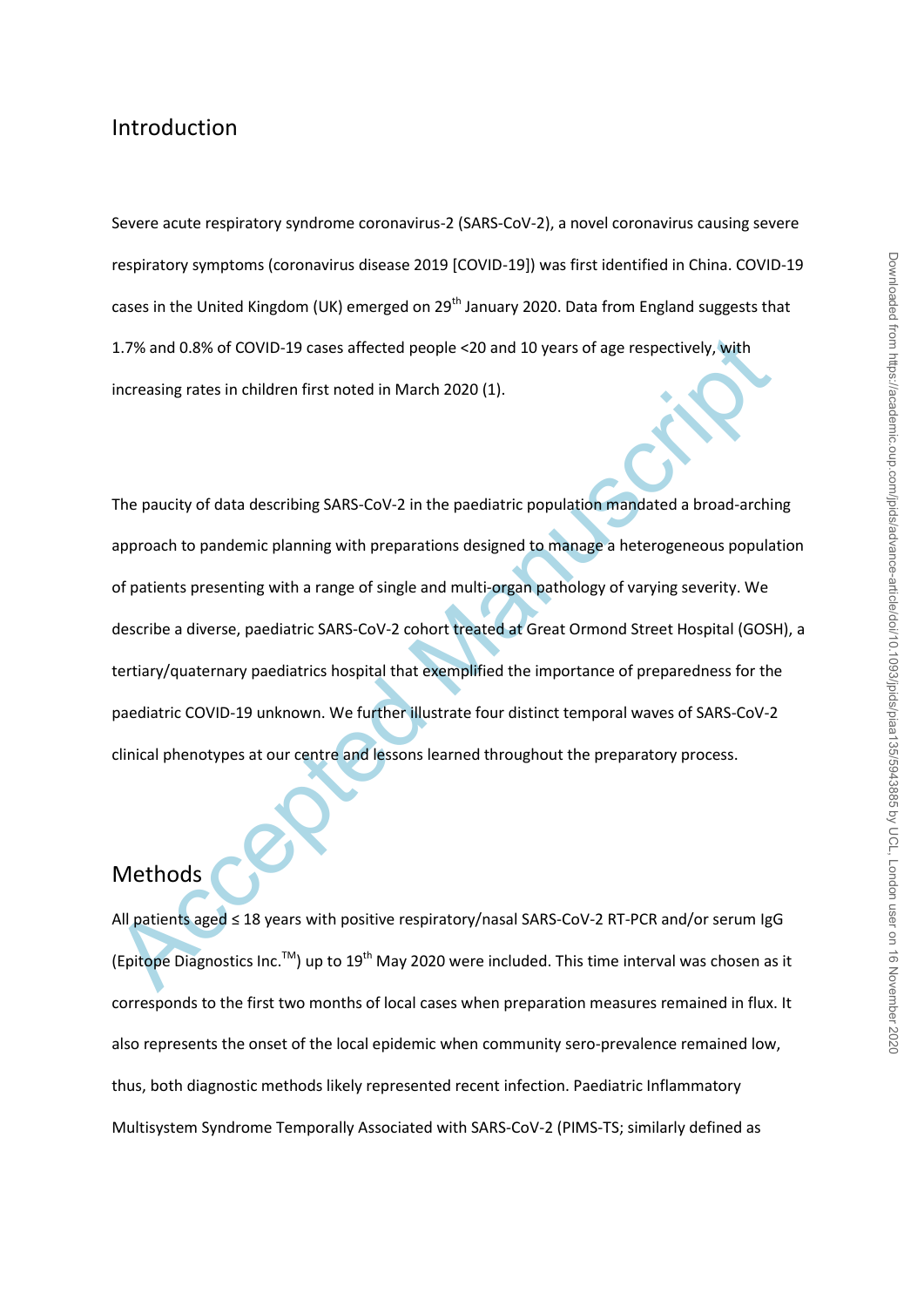Multisystem Inflammatory Syndrome in Children [MIS-C]) and paediatric COVID-19 related phenotypes were defined using the Royal College of Paediatrics and Child Health case definition (2).

#### Results

Fifty-seven patients were included in the final analysis (n=28 RT-PCR, n=27 serology, n=10 both).

*Table 1* summarises the cohort characteristics. The median age was 9.3 years (IQR 5.16-13.48), 70% were of non-Caucasian or mixed ethnicity. Four distinct clinical groups were identified: PIMS-TS (54%), primary respiratory (18%), incidental (7%), and non-specific febrile/viral illness with or without single organ dysfunction (21%).

Fifty-seven patients were included in the final analysis (n=28 RT-PCR, n=27 serology, n=10 both).<br>
Table 1 summarises the cohort characteristics. The median age was 9.3 years (IQR 5.16-13.48), 7<br>
were of non-Caucasian or These groups presented in distinct chronological blocks (*Figure 1*). Respiratory and other febrile illnesses predominated during the three weeks after the first positive case was admitted. This was followed almost exclusively by PIMS-TS cases in the latter third of the study period. Compared to the primary respiratory phenotype, PIMS-TS patients were generally older, (median 10.1 [8.7-13.9] vs. 3.4 years [0.1-8.2]), healthier at baseline (supplementary *Table 2*), and of non-Caucasian ethnicity (n=26 [84%] vs n=5 [50%]). 61% had no known COVID-19 contacts. Lab investigations and adaptations in treatment modalities are presented in supplementary *Tables 3&4.* 36 (63%) required PICU admission with a median length of stay of three days (IQR 1-7). PICU admissions included all phenotypic groups except those with incidental positive tests. All children survived discharge from PICU.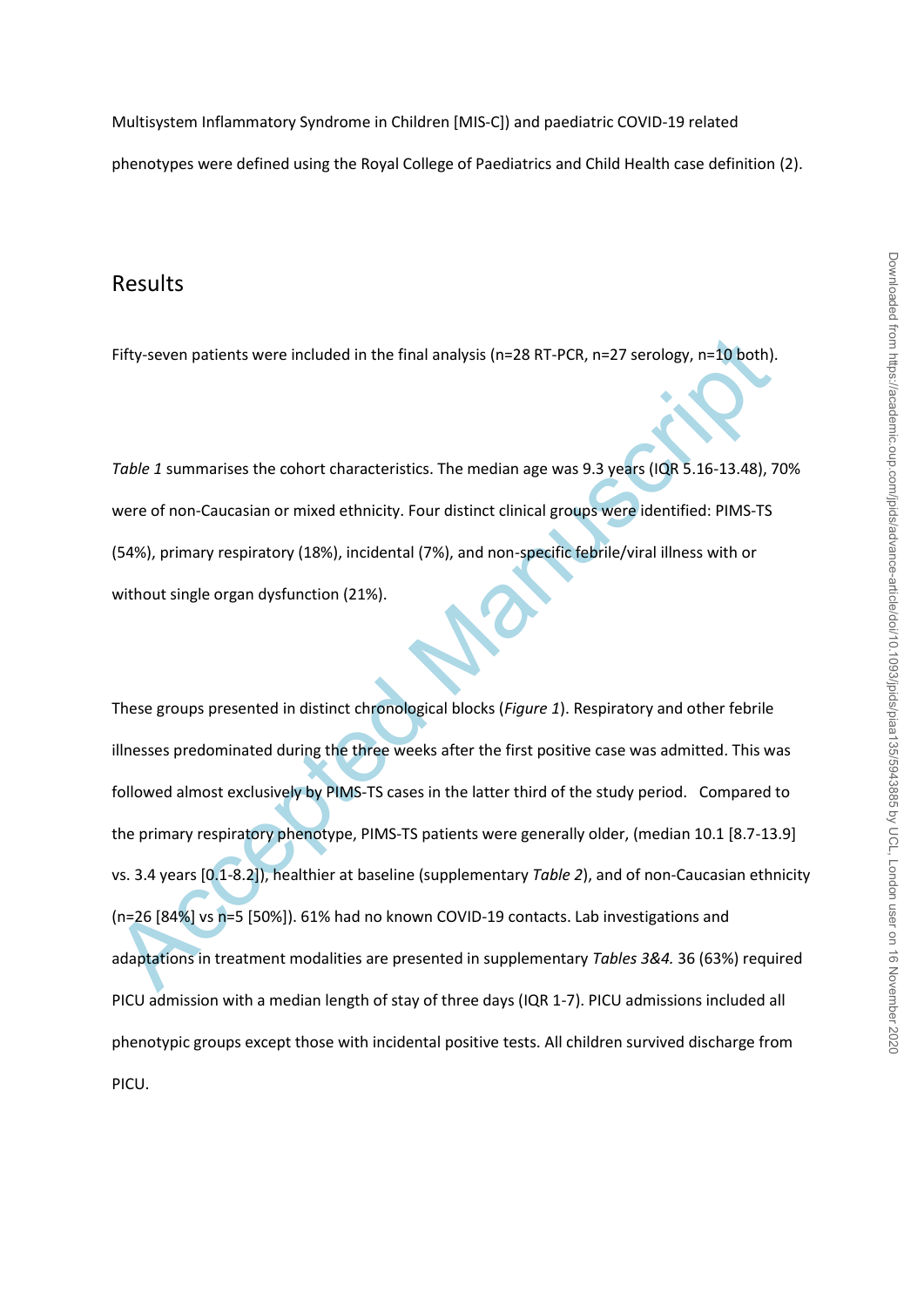#### **Discussion**

Our cohort illustrates four distinct SARS-CoV-2 infected groups, with clear demographic differences requiring varied management approaches. As such, dissimilarities in presentation, management, and follow-up of paediatric versus adult cohorts must be considered in anticipation of a second COVID-19 wave and for future pandemic planning.

Paediatric SARS-CoV-2 data remains limited compared to adults, even at the conclusion of the in wave. As a result of reassuring findings at the start of the pandemic, initial planned patient<br>pathways included transfer of S Paediatric SARS-CoV-2 data remains limited compared to adults, even at the conclusion of the initial wave. As a result of reassuring findings at the start of the pandemic, initial planned patient pathways included transfer of SARS-CoV-2 patients to regional High Consequence Infectious Diseases Units. As cases surged in the UK, regional paediatric secondary care services were consolidated at our centre to facilitate expansion of adult inpatient capacity. Initial adaptations for severe cases of COVID-19 requiring intensive care were minimal as, based on Chinese and Italian data, it was assumed more would be unnecessary. However, crucially, protocols were primed to enable rapid expansion if activated. At the onset of the unexpected paediatric surge, a separate dedicated 16-bed COVID-19 PICU was created within 48 hours to accommodate increasing cases.

Consolidation of paediatric patients at our centre allowed for the utilisation of established specialist pathways in the management of complex cases, with rapid expansion of these operational processes to accommodate general paediatrics. This capitalised on the scalability of existing resources and specialist knowledge. Importantly, the early recognition of emergent paediatric-specific phenotypes (e.g. PIMS-TS) was partly achieved because our centre is exclusively paediatric. Thus, cases were not mixed with, and perhaps obscured by, severe adult COVID-19 patients.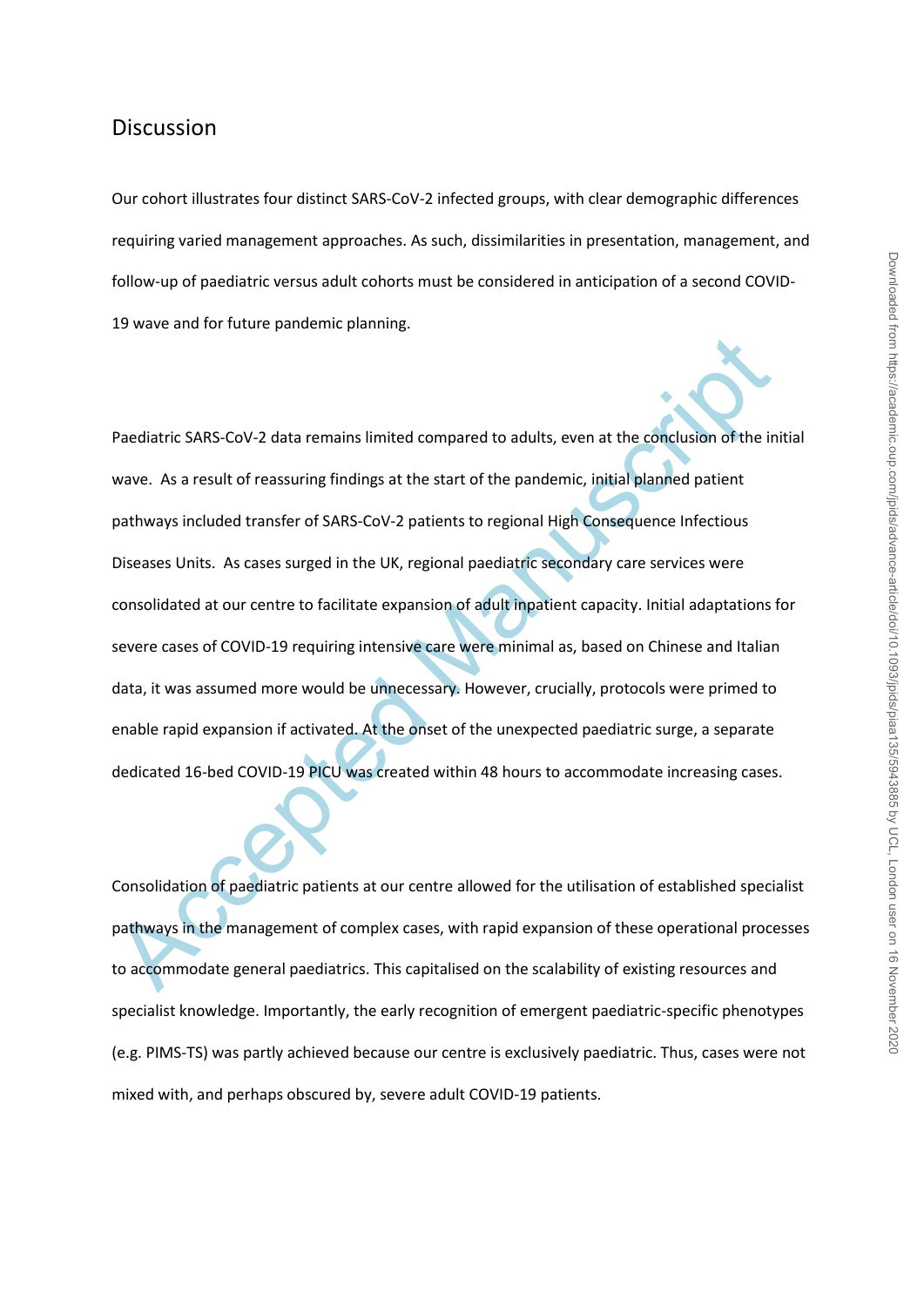Treatment guidelines for all evolving paediatric SARS-CoV-2 phenotypes, based on available evidence, were drafted prior to admission of the first patients, and were given expedited approval by the hospital drug and therapeutics committee. A system for rapid approval of investigational drugs was implemented in partnership with our bioethics committee. Decision-making support was provided by an established multidisciplinary team (MDT), inclusive of external specialists for impartiality. In light of the lack of treatment data for this patient group, pooling expertise in the MDT provided a foundation for the development of a standardised treatment protocol, upon which an evidenced-based approach could be built. The MDT embraced videoconferencing technology to uphold infection-prevention-and-control (IPC) precautions. It could be convened urgently by any member ad hoc (sometimes within minutes) to discuss critical cases or when rapid approval of investigational treatments was necessary.

mpariamy. Imagin of the lack of teaching data for this patient goop, pooling experises in the<br>provided a foundation for the development of a standardised treatment protocol, upon which a<br>evidenced-based approach could be b As a research centre, continuity of translational research activity was a top priority. Whilst aligning with national research prioritisation guidance, resources were rapidly and efficiently redeployed to COVID-19 studies. Our well-established PICU research team diversified to recruiting non-PICU COVID-19 patients into relevant studies. The MDT's inclusion of members of the research team allowed for streamlining of screening and consent procedures. At all times we were mindful to not overburden families with too many options for study involvement. Studies were encouraged nationally to collate data collection and analysis to avoid duplicate reporting. After recognition of PIMS-TS, GOSH clinical/academic staff were included in the paediatric RECOVERY study working group. In collaboration with colleagues nationwide, we were able to rapidly feedback and modify protocols to allow inclusion of PIMS-TS patients and potential therapies based on the outcome of the Delphi process (3).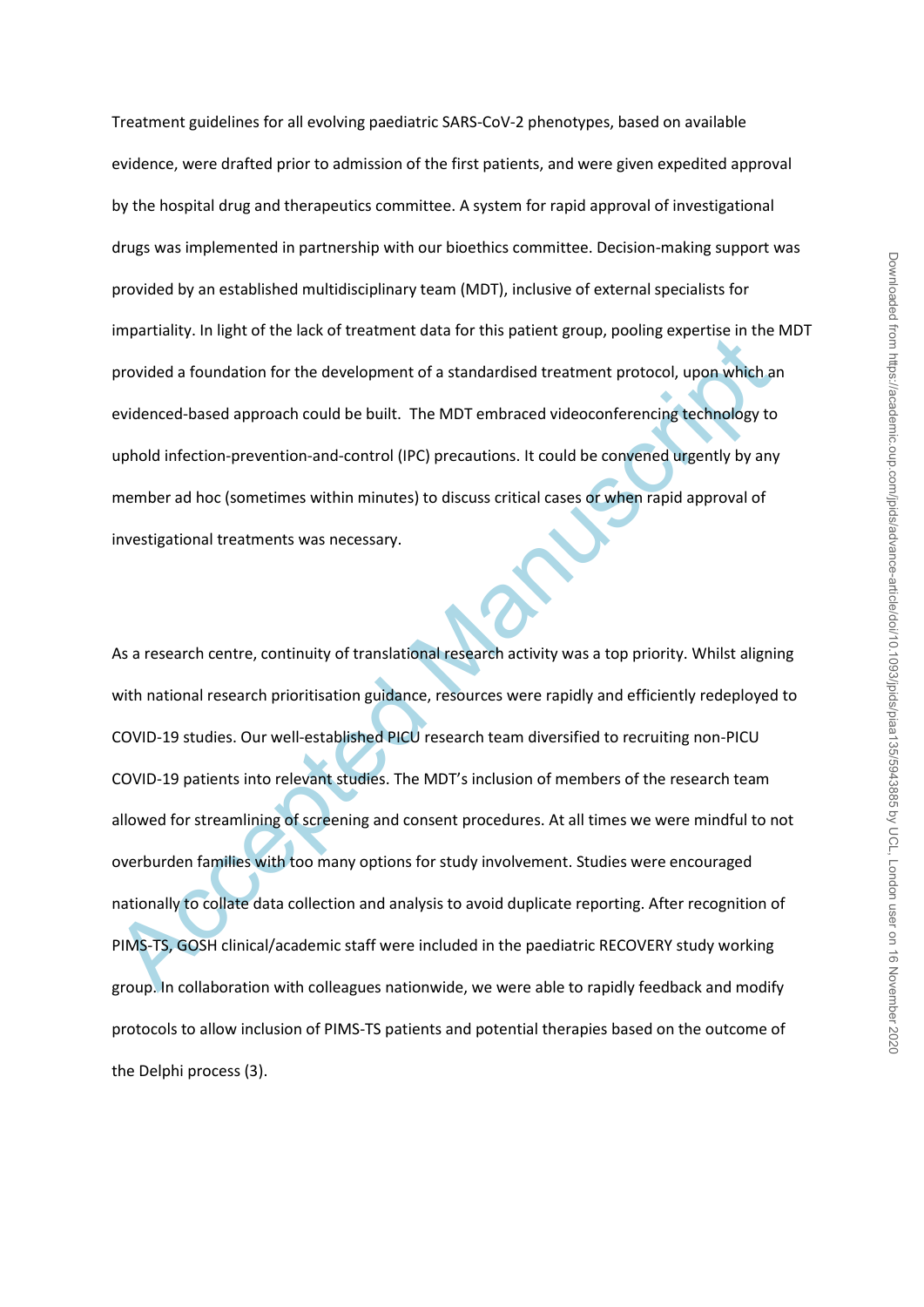Improvement in paediatric-specific protocols, collaborative research capacity, and pandemic capabilities will serve to better prepare for an imminent second wave. Further pooling of expert MDT expertise and expansion and inclusion of paediatric patients in specific treatment trials will help mitigate the uncertainties associated with a novel virus having multiple presentations in an innately heterogeneous and complex population ranging from neonates to adolescents.

The complexity of paediatric pandemic preparedness in our centre and the associated lessons learned can be summarised in four distinct ways:

(i) *Changing Disease Phenotypes: Evolving presentations with chronologically heterogeneous groupings of childhood disease.* Preparedness for changing pathology required different levels of care, the creation of an MDT, and the construction of separate COVID-19 and non-COVID-19 PICUs with a specific COVID-19 general paediatric step-down ward.

The complexity of paediatric pandemic preparedness in our centre and the associated lessons<br>teamed can be summarised in four distinct ways:<br>(i) Changing Disease Phenotypes: Evolving presentations with chronologically heter (ii) *Unforeseen Disease Pathology: The emergence of PIMS-TS not previously described in the initial Asian epidemic.* Timely collaborative efforts with other paediatric centres capitalising on intra- and inter-institutional multidisciplinary input was essential in the early recognition and management of this novel paediatric phenomenon. As long-term effects remain unknown, the MDT approach will equally be essential in patient follow-up.

(iii) *Changing Treatment Modalities: The evolution of COVID-19 treatment evidence extrapolated from adult data at the height of our local epidemic.* There was a timely need to adapt paediatric management pathways in our cohort according to the latest research. However, alterations in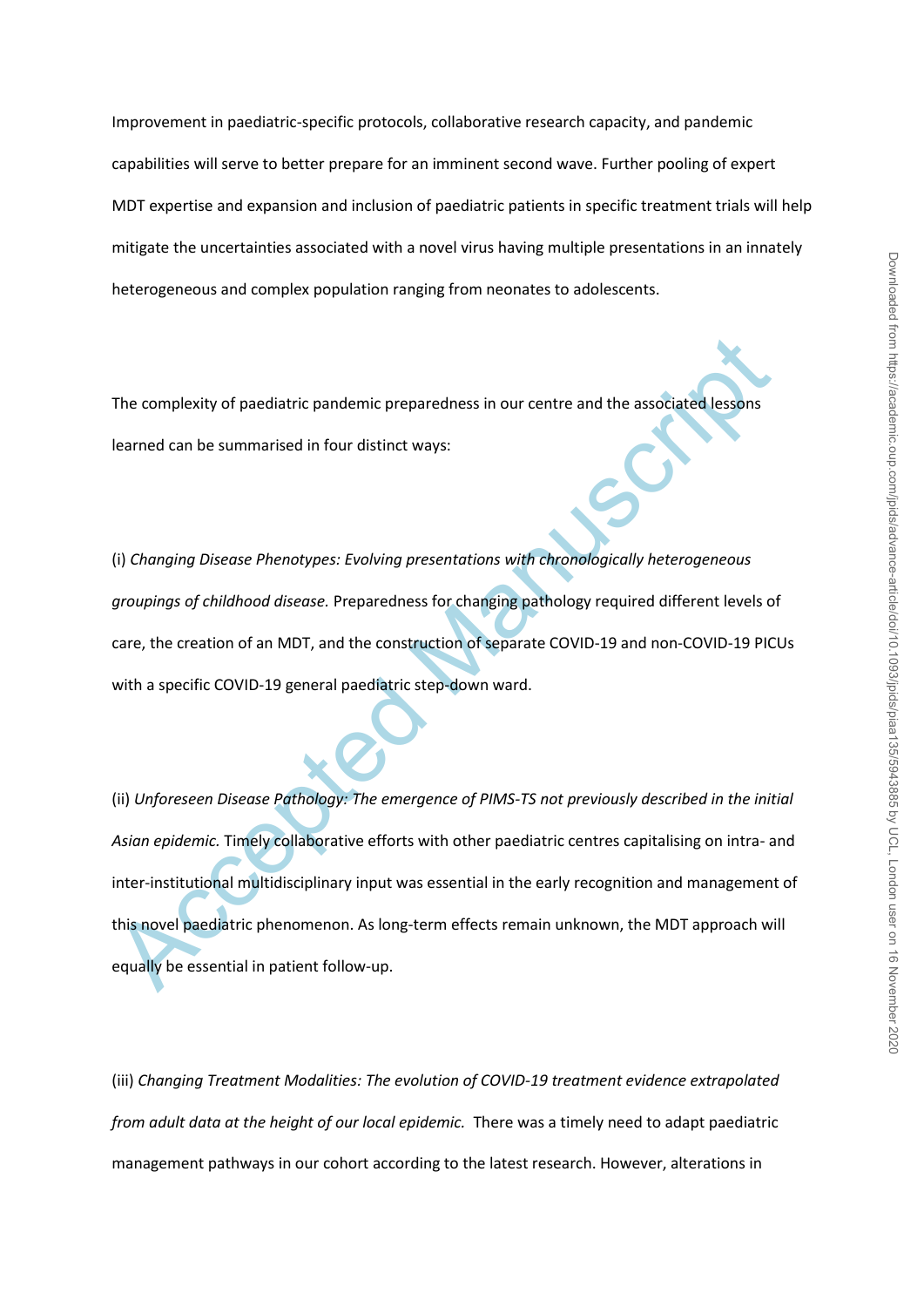treatment were carried out cautiously given the distinct clinical differences in children versus adults. Moving forward, our cohort re-enforces the need for: paediatric-specific clinical trials, inclusion of paediatric patients in large intervention and observational studies, and paediatric-specific pharmacokinetic data for novel therapeutics.

(iv) *Changing Patient Demographics: A high proportion of paediatric pathology in adolescent ethnic minority populations.* This must be considered during the development of prevention strategies, tailored medical management, supportive care, and targeted follow-up plans implemented in a culturally appropriate manner, acknowledging SARS-CoV-2 impacts on both physical and mental health (4).

(iv) Changing Patlent Demographics: A high proportion of paediatric pathology in adolescent eth<br>minority populations. This must be considered during the development of prevention strategies,<br>tailored medical management, su From a laboratory perspective, rapid upscaling of microbiology and immunology capacity was reliant on the ability to adapt at a fast pace. The on-site laboratory promptly developed validated RT-PCR and antibody testing. Provision of validated serology testing early in the pandemic, something not yet widely available at other centres, was fundamental for the identification of SARS-CoV-2 as the likely trigger for PIMS-TS. In addition, RT-PCR was performed but not completely validated on: cerebrospinal fluid, stool, blood, urine, and saliva samples. This allowed for testing in patients with atypical presentations potentially triggered by SARS-CoV-2. Our immunology laboratory scale-up also allowed for widespread and timely assessment of the immunological effects of SARS-CoV-2 in the paediatric population.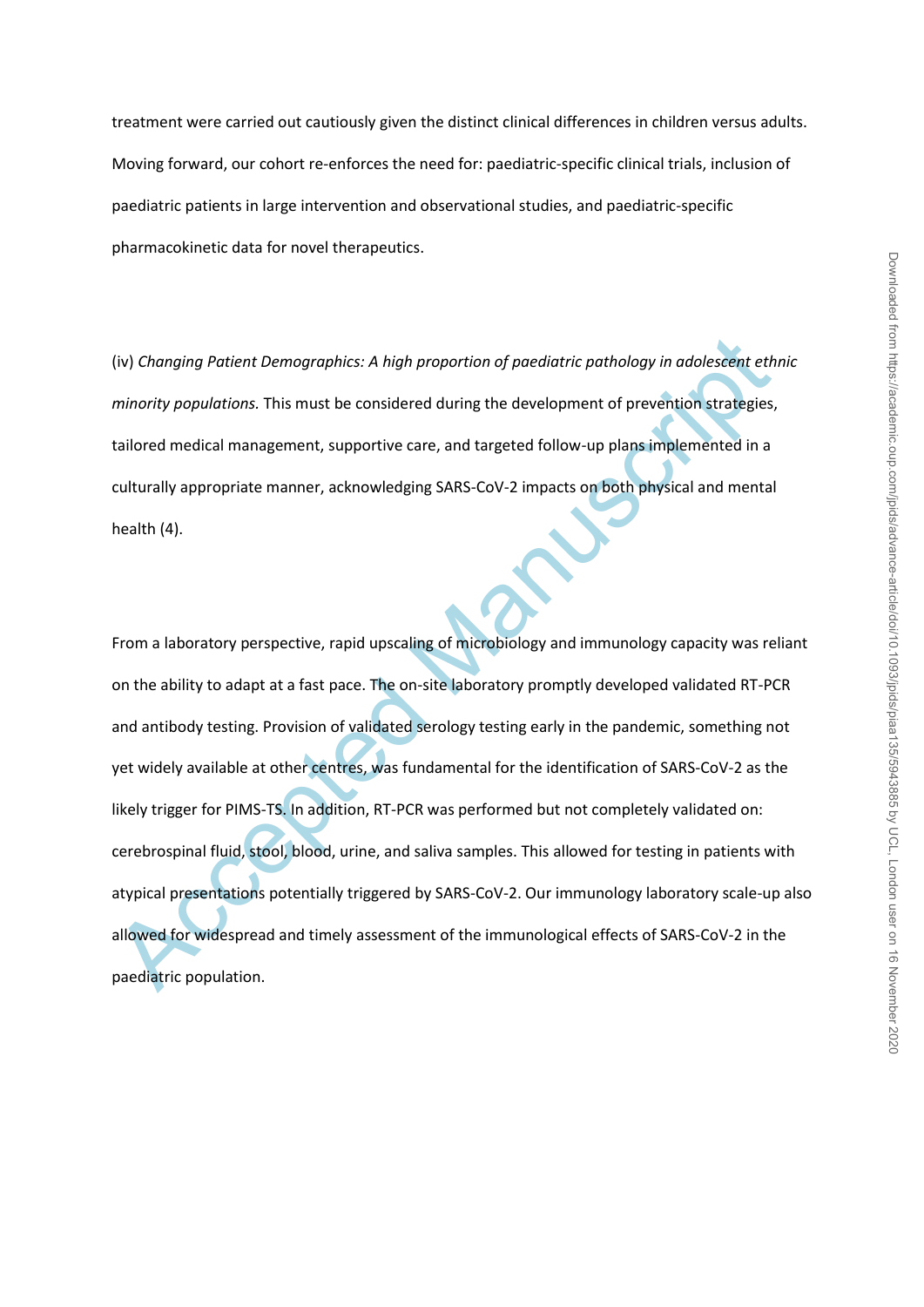# **Conclusions**

technology platforms to facilitate remote collaboration in response to strict IPC were both<br>Indispensable. Paediatric-specific planning must not be static and the evolution of preparedness<br>endeavours must continue, particu Supported by an ability to respond quickly in all phases of the pandemic, our SARS-CoV-2 paediatric outcomes were reassuringly good. Our centre needed to adapt throughout the pandemic including when previously undescribed phenotypes manifested and new at-risk populations were identified. An adaptive, MDT approach was paramount. Expanded laboratory capacity and incorporation of technology platforms to facilitate remote collaboration in response to strict IPC were both indispensable. Paediatric-specific planning must not be static and the evolution of preparedness endeavours must continue, particularly when facing a second wave of SARS-CoV-2. Of utmost importance, the distinction between paediatric and adult populations must not be overlooked.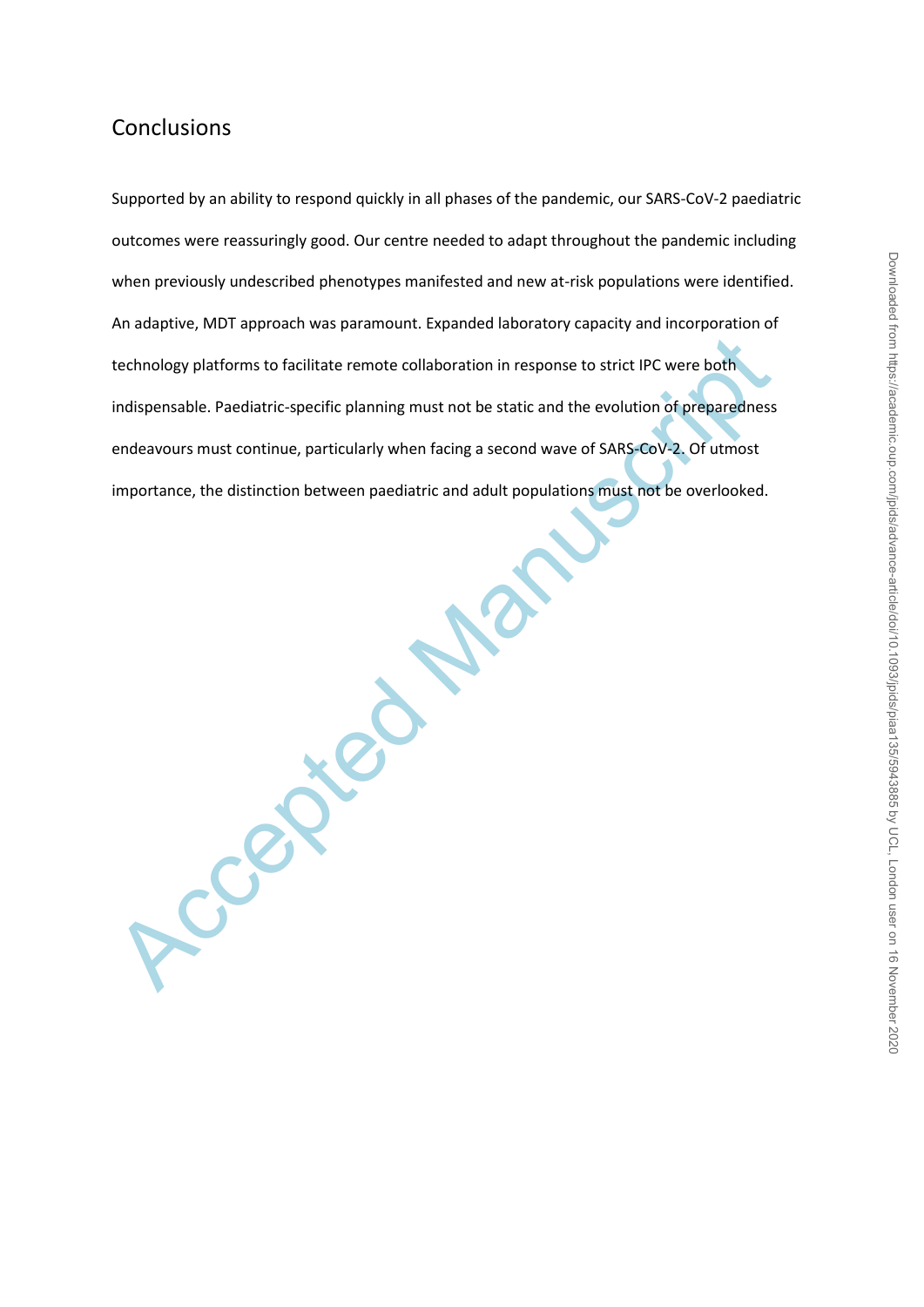# References

1. Government of the United Kingdom. Cornonavirus (COVID-19) in the UK 2020 [Available from: [https://coronavirus.data.gov.uk/ -](https://coronavirus.data.gov.uk/#category=nations&map=rate&area=e92000001)

[category=nations&map=rate&area=e92000001.](https://coronavirus.data.gov.uk/#category=nations&map=rate&area=e92000001)] Accessed June 10th, 2020

2. Royal College of Paediatrics and Child Health. Guidance: Paediatric Multisystem Inflammatory Syndrome Temporally Associated with COVID-19. 2020. [Available from https://www.rcpch.ac.uk/resources/guidance-paediatric-multisystem-inflammatorysyndrome-temporally-associated-covid-19-pims]

3. Harwood R, Allin B, Jor<br>national consensus manageme<br>syndrome temporally associate<br>process. The Lancet Child & ad<br>4. Public Health England. I<br>BAME groups 2020. 3. Harwood R, Allin B, Jones CE, Whittaker E, Ramnarayan P, Ramanan AV, et al. A national consensus management pathway for paediatric inflammatory multisystem syndrome temporally associated with COVID-19 (PIMS-TS): results of a national Delphi process. The Lancet Child & adolescent health. 2020.

Public Health England. Beyond the data: Understanding the impact of COVI-19 on BAME groups 2020.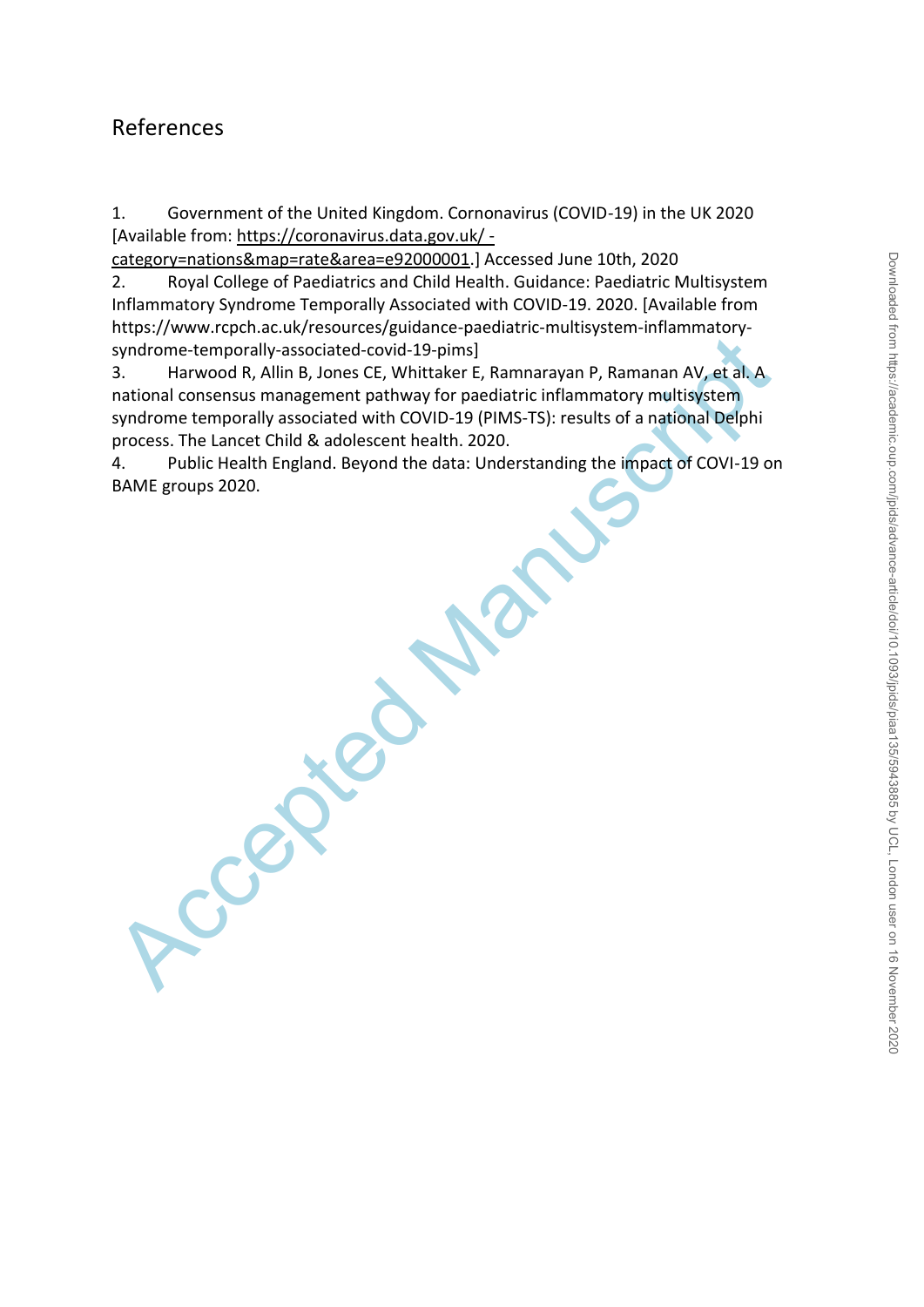# Figure Legend

Figure 1: Local phenotypic presentations of paediatric SARS-CoV-2 cases over time compared to daily cases in England (page 4)

Accepted Manuscript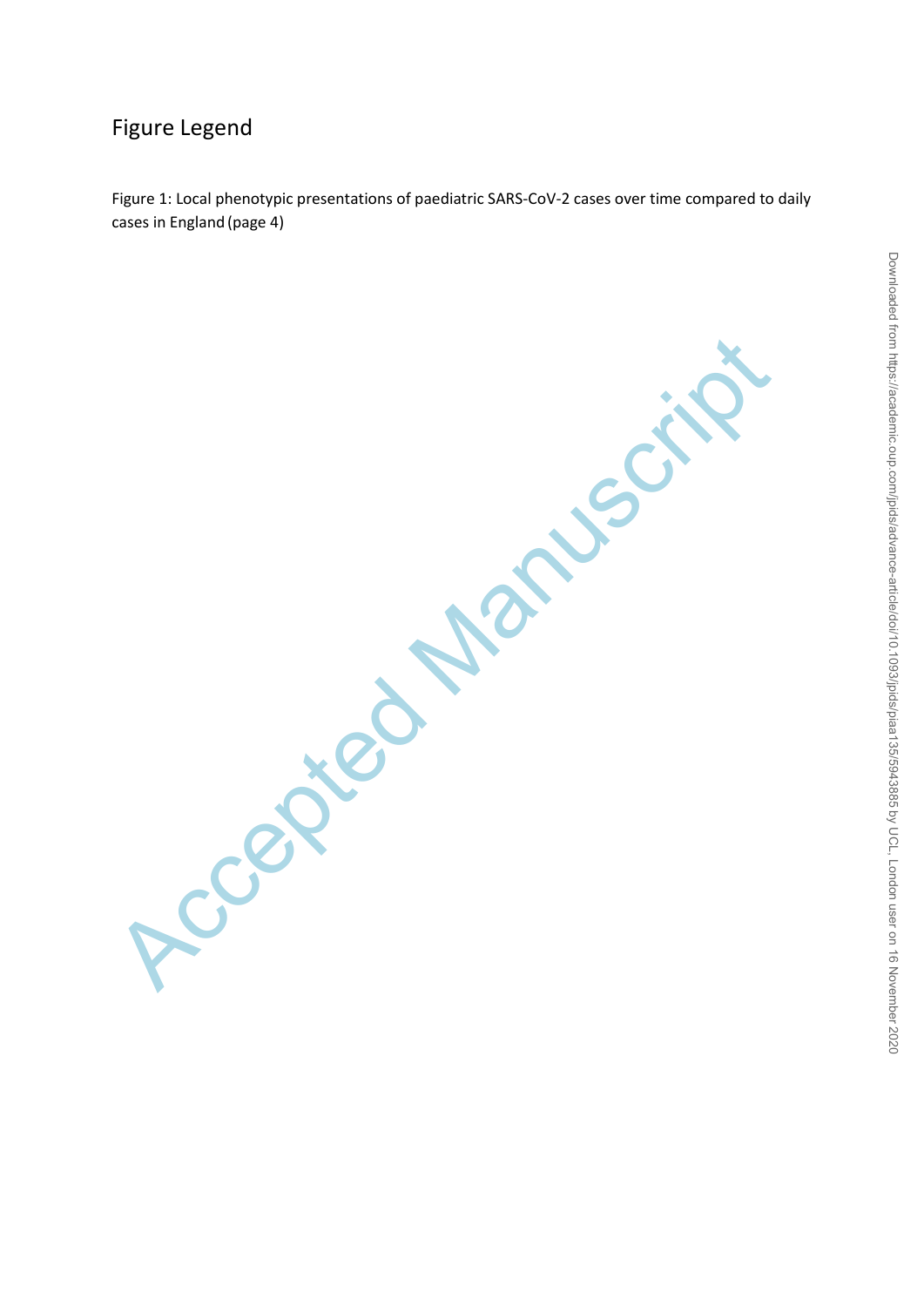#### Table 1: Cohort demographics

|                                                                                                          | All                | PIMS-TS           | Respiratory                       | Incidental             | Other                   |
|----------------------------------------------------------------------------------------------------------|--------------------|-------------------|-----------------------------------|------------------------|-------------------------|
|                                                                                                          | $(n=57)$           | $(n=31)$          | $(n=10)$                          | $(n=4)$                | $(n=12)$                |
| Male, n (%)                                                                                              | 36 (63)            | 21 (68)           | 5(50)                             | 0(0)                   | 10(83)                  |
| Age, years, median (IQR)                                                                                 | $9.3(5.2-13.5)$    | 10.1 (8.7-13.9)   | $3.4(0.1-8.2)$                    | $3.7(1.2 - 7.9)$       | $7.4(0.9-12.7)$         |
|                                                                                                          | $n = 50$           | $n = 31$          | $n = 10$                          | $n=4$                  | $n = 12$                |
| Admission duration, days, median (IQR)                                                                   | $9(6.0-15.5)$      | $9(7-15)$         | 16.5 (9.5-18.8)                   | $0(-)$                 | $4.5(2.3-10.8)$         |
|                                                                                                          | $n = 57$           | $n = 31$          | $n = 10$                          | $n=4$                  | $n = 12$                |
| Ethnicity," n (%)                                                                                        |                    |                   | $\blacksquare$                    |                        | $\blacksquare$          |
| White                                                                                                    | 11 (19)            | 4 (13)            | 4 (40)                            | 1(25)                  | 2(17)                   |
| <b>Black African/Caribbean</b>                                                                           | 19 (33)            | 14 (45)           | 2(20)                             | 1(25)                  | 2(17)                   |
| Asian                                                                                                    | 12(21)             | 9(29)             | 1(10)                             | 1(25)                  | 1(8)                    |
| Mixed                                                                                                    | 5(9)               | 3(10)             | 2(20)                             | 0(0)                   | 0(0)                    |
| Other                                                                                                    | 4(7)               | 0(0)              | 0(0)                              | 1(25)                  | 3(25)                   |
| Unknown                                                                                                  | 6(11)              | 1(3)              | 1(10)<br>$\overline{\phantom{a}}$ | 0(0)<br>$\blacksquare$ | 4(33)<br>$\blacksquare$ |
| Weight-for-age (kg) percentile, n (%)                                                                    |                    |                   |                                   |                        |                         |
| <5                                                                                                       | 7(12)              | 2(6)              | 4 (40)                            | 0(0)                   | 1(8)                    |
| 5-84.9<br>85-95                                                                                          | 26 (46)            | 16 (52)<br>4 (13) | 1(10)<br>2(20)                    | 2(50)<br>2(50)         | 7(59)<br>1(8)           |
| 95-98.9                                                                                                  | 9(16)<br>9(16)     | 5(16)             | 1(10)                             | 0(0)                   | 3(25)                   |
| >99                                                                                                      | 6(11)              | 4 (13)            | 2(20)                             | 0(0)                   | 0(0)                    |
| BMI- for-age ( $kg/m2$ ) percentile, n (%)                                                               |                    |                   |                                   |                        |                         |
| <5                                                                                                       | 4(7)               | 3(10)             | 0(0)                              | 0(0)                   | 0(0)                    |
| 5-84.9                                                                                                   | 14 (25)            | 9(29)             | 4 (40)                            | 0(0)                   | 4 (33)                  |
| 85-95                                                                                                    | 8(14)              | 5(16)             | 1(10)                             | 1(25)                  | 1(8)                    |
| 95-98.9                                                                                                  | 8(14)              | 5 (16)            | 1(10)                             | 0(0)                   | 1(8)                    |
| >99                                                                                                      | 5(9)               | 2(6)              | 0(0)                              | 1(25)                  | 0(0)                    |
| Not available (no height)                                                                                | 18 (32)            | 7(23)             | 4 (40)                            | 2(50)                  | 6(50)                   |
| COVID-19 contact <sup>†</sup> , $n$ (%)                                                                  |                    |                   |                                   |                        |                         |
| No known contact                                                                                         | 35(61)             | 22 (71)           | 5(50)                             | 0(0)                   | 8(67)                   |
| Household                                                                                                | 20(35)             | 9(29)             | 3(30)                             | 4 (100)                | 4(33)                   |
| Hospital                                                                                                 | 1(2)               | 0(0)              | 1(10)                             | 0(0)                   | 0(0)                    |
| Household and hospital                                                                                   | 1(2)               | 0(0)              | 1(10)                             | 0(0)                   | 0(0)                    |
| SARS-CoV-2 Testing, n (%)                                                                                |                    |                   |                                   |                        |                         |
| Respiratory sample RT-PCR                                                                                |                    |                   |                                   |                        |                         |
| Positive                                                                                                 | 34 (60)            | 20 (65)           | 8(80)                             | 4 (100)                | 11 (92)                 |
| Negative                                                                                                 | 23 (40)            | 11(35)            | 2(20)                             | 0(0)                   | 1(8)                    |
| Serology                                                                                                 |                    |                   |                                   |                        |                         |
| Positive                                                                                                 | 33 (58)            | 28(90)            | 2(20)                             | 0(0)                   | 3(25)                   |
| Negative                                                                                                 | 2(4)               | 2(6)              | 0(0)                              | 0(0)                   | 0(0)                    |
| Not available                                                                                            | 22 (33)            | 1(3)              | 8(80)                             | 4 (100)                | 9(75)                   |
| RT-PCR + & Serology positive                                                                             | 10(18)             | 8(26)             | 0(0)                              | 0(0)                   | 2(17)                   |
| Symptoms, n (%)                                                                                          | $n=53$             | $n=31$            | $n = 10$                          |                        | $n = 12$                |
| Fever                                                                                                    | 50(94)             | 31 (100)          | 8(80)                             |                        | 11 (92)                 |
| Vomiting                                                                                                 | 38(72)             | 23 (74)           | 6(60)                             |                        | 9(75)                   |
| Abdominal pain                                                                                           | 34(64)             | 26 (84)           | 4 (40)                            |                        | 4(33)                   |
| Diarrhoea                                                                                                | 28 (53)            | 22 (71)           | 5(50)                             |                        | 1(8)                    |
| Rash                                                                                                     | 26(49)             | 24 (77)           | 1(10)                             |                        | 1(8)                    |
| Cough                                                                                                    | 21(40)             | 9(29)             | 8(80)                             |                        | 4(33)                   |
| Dyspnoea                                                                                                 | 21(40)             | 12 (39)           | 7(70)                             |                        | 2(17)                   |
| Headache                                                                                                 | 20(38)             | 15 (48)           | 2(20)                             |                        | 3(25)                   |
| Encephalopathy                                                                                           | 18 (32)            | 14 (45)           | 1(10)<br>0(0)                     |                        | 3(25)                   |
| Conjunctivitis                                                                                           | 18 (34)            | 18 (58)<br>7(29)  | 5(50)                             |                        | 0(0)<br>3(25)           |
| URTI symptoms <sup>+</sup><br>Oedema                                                                     | 16 (30)            | 11 (35)           | 1(10)                             |                        | 1 $(8)$                 |
| <b>Generalised Weakness</b>                                                                              | 13 (25)<br>13 (25) | 13 (42)           | 0(0)                              |                        | 0(0)                    |
|                                                                                                          |                    | 11 (35)           | 0(0)                              |                        | 0(0)                    |
| Lymphadenopathy                                                                                          | 11 (21)<br>5(9)    | 4 (13)            | 0(0)                              |                        | 1(8)                    |
| <b>Meningitis</b><br>Thrombotic event                                                                    | 4(8)               | 2(6)              | 2 (20)                            |                        | 2(20)                   |
| Anosmia                                                                                                  | 2(4)               | 1(3)              | 1(10)                             |                        | 0(0)                    |
|                                                                                                          |                    |                   |                                   |                        |                         |
| *patients admitted long term to Great Ormond Street hospital testing positive during admission and those |                    |                   |                                   |                        |                         |
| asymptomatic whom were already admitted were not included in the calculation of length of stay           |                    |                   |                                   |                        |                         |
| ** Self-identified ethnicity as extracted from paediatric electronic medical records                     |                    |                   |                                   |                        |                         |
| †contact with household member with COVID-19 compatible symptoms or proven SARS-CoV-2 infection,         |                    |                   |                                   |                        |                         |

†contact with household member with COVID-19 compatible symptoms or proven SARS-CoV-2 infection, hospital contact with laboratory proven SARS-CoV-2 infection

‡ pharyngitis, coryza

BMI: Body mass index, COVID-19: Coronavirus disease 2019; RT-PCR: real time polymerase chain reaction; PIMS-TS: paediatric inflammatory multisystem syndrome temporally associated with SARS-CoV-2; SARS-CoV-2: Severe acute respiratory syndrome coronavirus-2, URTI: Upper respiratory tract infection